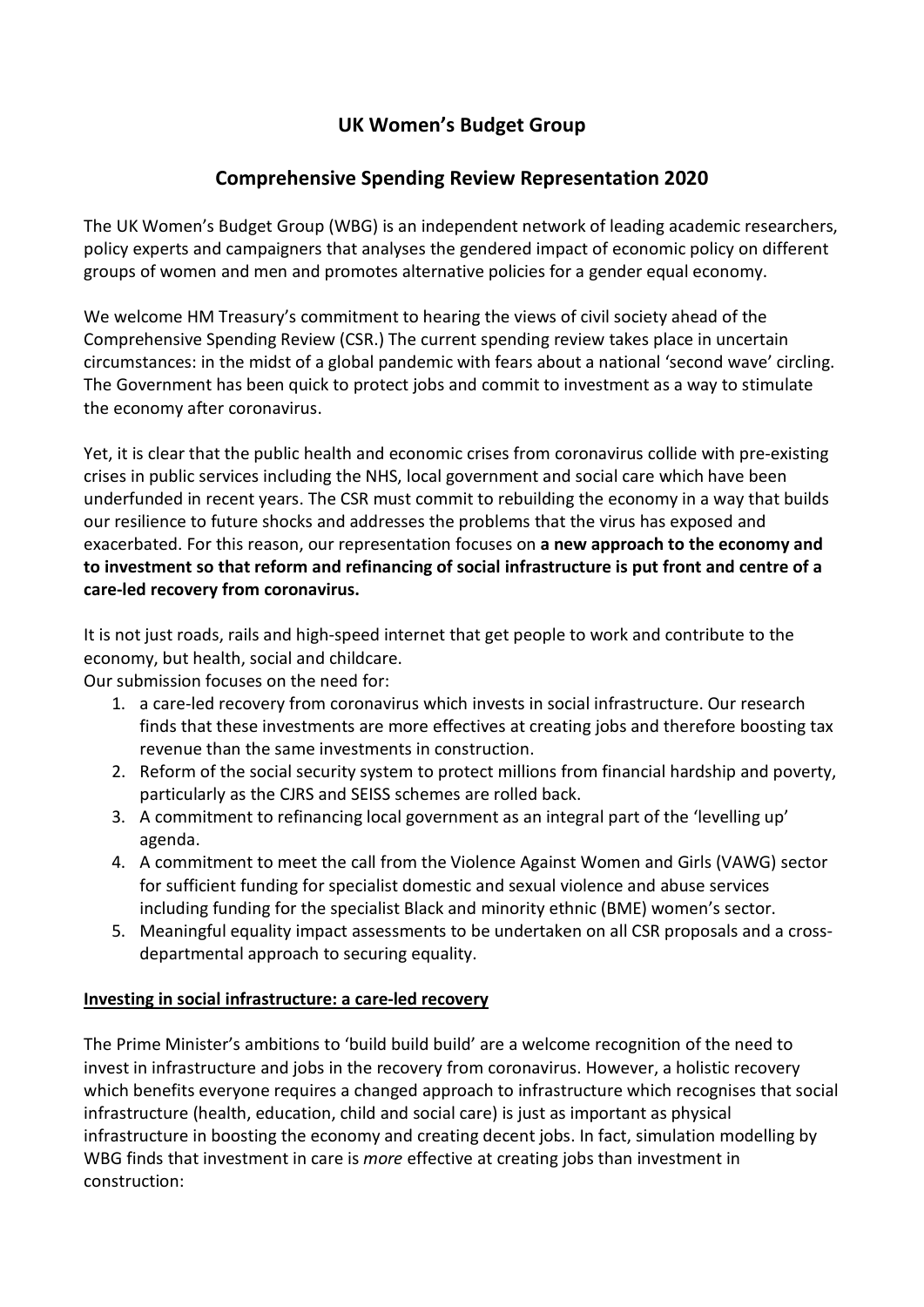Investment in care in the UK would produce **2.7 times as many jobs** as an equivalent investment in construction: **6.3 times as many jobs for women** and **10% more for men**. Investment in care is **greener** than in construction and more of its costs would be recouped in **increased income tax and National Insurance contributions**.

| Table 1 Raising employment in care to 10% of employed population: employment generated and |  |
|--------------------------------------------------------------------------------------------|--|
| spending required under various wage scenarios                                             |  |

|                            | With wages in care at: |             |               |             |
|----------------------------|------------------------|-------------|---------------|-------------|
|                            | Current                | Raised by   | Raised by 45% | Raised by   |
|                            | level                  | 24% for all | for new care  | 45% for all |
|                            |                        | care        | workers (24%  | care        |
|                            |                        | workers     | for existing) | workers     |
| Total number of jobs       | 1,982,000              | 2,110,000   | 2,161,000     | 2,215,000   |
| generated                  |                        |             |               |             |
| of which % for women       | 71%                    | 70%         | 69%           | 69%         |
| Effect on gender           | $-4.0$                 | $-4.0$      | $-3.9$        | $-3.9$      |
| employment gap (% pts)     |                        |             |               |             |
| Effect on total employment | 4.8                    | 5.1         | 5.2           | 5.4         |
| rate (% pts)               |                        |             |               |             |
| Gross spending required (% | 2.8%                   | 3.6%        | 3.9%          | 4.3%        |
| GDP)                       |                        |             |               |             |
| Net spending (% GDP)       | 1.9%                   | 2.3%        | 2.5%          | 2.7%        |
| Multiple of total          | 3.1                    | 2.7         | 2.5           | 2.4         |
| employment created for     |                        |             |               |             |
| same net spending on       |                        |             |               |             |
| construction               |                        |             |               |             |

*Source: Calculations by Jerome De Henau for WBG, based on 2015 data from Eurostat*

A better care system requires a greater proportion of total employment working in the care sector. If, like some Scandinavian countries, the UK had **10% of its employment in care**, a net annual spending of **1.9% of GDP** would be required and would generate nearly **2 million jobs** in the economy as a whole, raise the overall employment rate by 5 percentage points and reduce the gender employment gap by 4 percentage points.

The coronavirus pandemic has exposed and exacerbated the UK's crisis in care. Currently, **UK parents pay the highest childcare costs in Europe** and the second highest in the world, and **1.4 million older people have unmet care needs**. The care sector has suffered the worst fatal and financial consequences of the pandemic and as the CJRS and SEISS end, shortages in care will prevent parents, especially mothers, from returning to work, leaving them at risk of discrimination and turning back the clock on women's labour market enrolment and economic productivity.

**Investment in care** is not only needed to transform our broken social care system, it is an **excellent way to stimulate employment**, reduce the **gender employment gap** and counter the inevitable economic recession as the UK comes out of lockdown.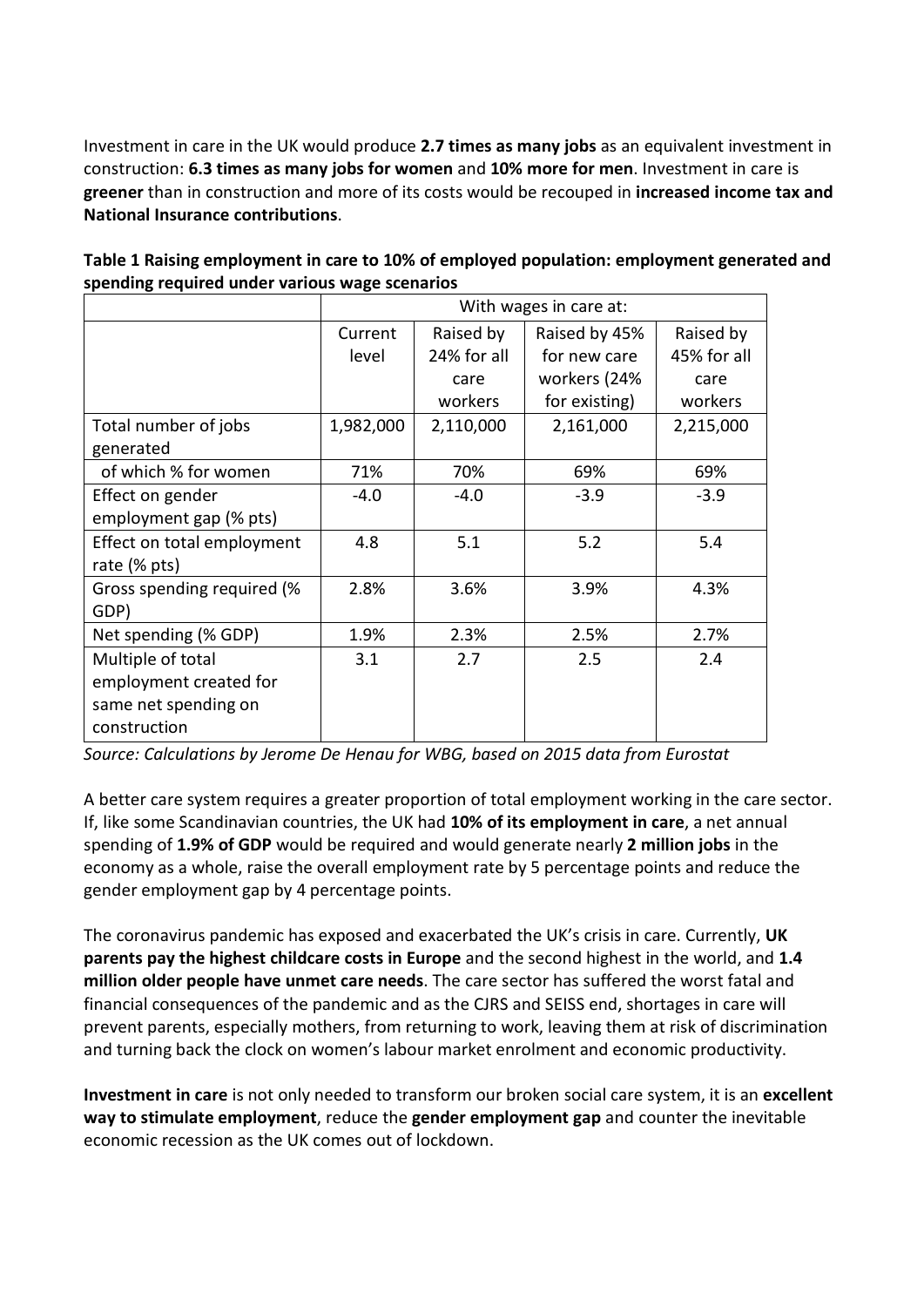A better care system also requires **a rethink of how the sector is structured**, something which the Government has made laudable commitments to address. Residential care especially has been left vulnerable to profiteering while domiciliary care is plagued by precarious working arrangements that privilege productivity above the quality of care and wellbeing of staff and recipients.

Polling shows strong consensus that health and **care workers should be better trained and paid**. Paying all care workers the national living wage and, as training and qualifications improved, subsequently raising pay would increase the net cost, eventually to 2.7% of GDP, but still generate **more than twice as many jobs** as the same net spending on construction. Investing in care is economically sound not only because it generates employment but also because it helps create a healthier, better educated and more productive population.

These investments are also future proof: Eurostat data tell us that each job created by investment in care is only one third as polluting (in terms of GHG emissions) as each job created by investment in the construction industry<sup>[1](#page-2-0)</sup>. As a result, the total emissions from investing in care are lower, at **85% of those of an equivalent investment in construction, even though** *each pound invested in care produces nearly three times as many jobs***.** Investment in social infrastructure is environmentally preferable as well as better at creating jobs and promoting equality.

### **Cost effectiveness of childcare investment**

With 1 in 4 providers saying they may be forced close within the year<sup>[2](#page-2-1)</sup>, investment in childcare is urgently needed. This is a cost-effective investment that would boost productivity among women especially because they still do more unpaid childcare and domestic work than men.

Providing free universal childcare for all 3.1m children (40 hours a week for 48 weeks a year), would require an initial investment in 2018 prices of between £39bn (1.8% GDP) and £58bn (2.7% of GDP) - depending on the wages of childcare workers. This would create between 1.4 million and 1.5 million full-time equivalent jobs, raising women's employment rate by between 5.6 and 5.9 percentage points. **Direct and indirect taxation on income and consumption has the potential to recoup between 76% and 72% of this annual investment leaving between £9bn and £16bn net**  funding figure. Funding is also recouped through the reduction of families claiming social security<sup>3</sup>.

### **Social security to avoid poverty and hardship**

Social security is also a form of social infrastructure that will be essential to keeping millions out of poverty as the income protection schemes come to an end and employers are forced to make redundancies. At this time especially the restrictions put in place in 2015 need to be suspended to

<span id="page-2-0"></span><sup>&</sup>lt;sup>1</sup> Calculations by Jerome De Henau for WBG, using Eurostat data<https://ec.europa.eu/eurostat/data/database>

<span id="page-2-1"></span><sup>&</sup>lt;sup>2</sup> "According to a survey of more than 3,000 nurseries, pre-schools and childminders by the Early Years Alliance, one in four say they will have to close permanently within the next 12 months due to financial problems." BBC News (5 May 2020) *Coronavirus: The nursery I run may not survive* <https://www.bbc.co.uk/news/business-52506919>

<span id="page-2-2"></span><sup>&</sup>lt;sup>3</sup> 3 De Henau, J. (2019) 'Employment and fiscal effects of investing in universal childcare: a macro-micro simulation analysis for the UK', IKD Working Paper No. 83, March [\(https://bit.ly/2C8E8vQ\)](https://bit.ly/2C8E8vQ) All figures updated for 2018. Figures are not simply higher compared to 2014 because the child population is slightly lower but also teacher pay rise was slightly less than inflation while GDP and living wages have increased, so differential between the two scenarios is less than in 2014.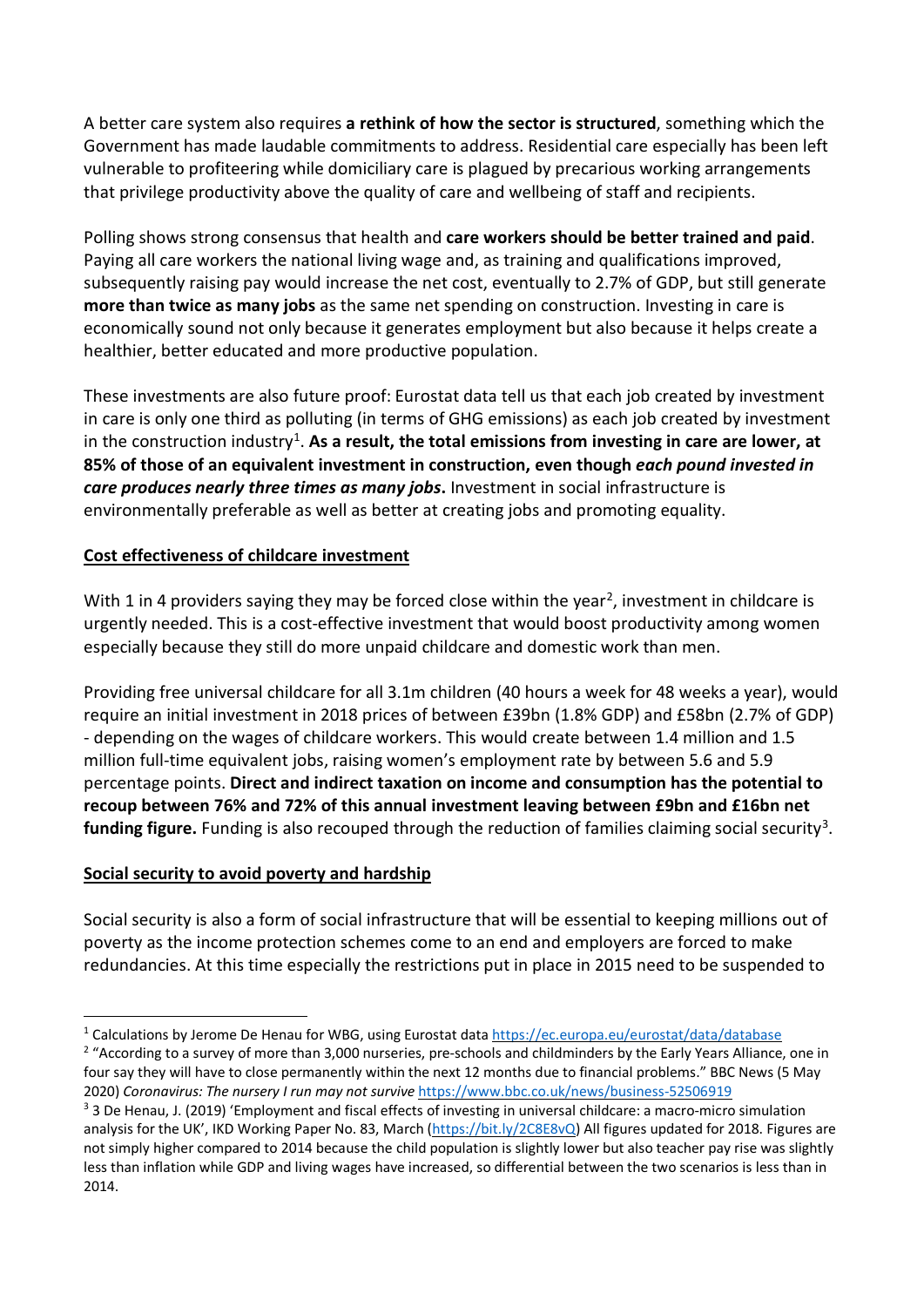avoid unnecessary destitution of, especially the poorest women. [4](#page-3-0) Crucially, in the short term, the Government must act to avoid poverty by:

- 1. **Lifting restrictions on benefits that are causing in-work, child and women's poverty**[5](#page-3-1) **:** Local Housing Allowance (LHA) rates should be raised to the 50<sup>th</sup> percentile of rents; the benefit cap, under-occupancy penalty (or 'bedroom tax') and two child limit should be abolished; and the personal allowance in Universal Credit and working tax credit further increased, or at least the uplift made permanent and proportional to household size.
- 2. **Getting Universal Credit to claimants sooner by making advances non-repayable grants**: Currently families are having to wait five weeks for a payment, or accrue debt in the form of an advance, which is only available as a loan. At least during the crisis, the Government should convert this into a non-repayable grant.
- 3. **Increasing Employment and Support Allowance, JobSeekers Allowance** and other benefit payments in line with the rise in Universal Credit and Working Tax Credit.
- 4. **Increasing Child Benefit, to £50 per child**: the Covid-19 outbreak threatens to exacerbate child poverty, and the lockdown increased costs for households with children. A temporary uplift is necessary to ensure children do not lose out.
- 5. **Suspending the 'No Recourse to Public Funds' condition**: Excluding many migrant women from support risks exposing them to the virus, which threatens the public health response, and fails to recognise the vital role many migrant workers are playing in combating the pandemic.

In the longer term, there is a need for a wider change to the social security system. Public attitudes to social security are in flux as many people who may never have imagined themselves doing so are now relying on social protection in one form or another, whether it be the job retention scheme (CJRS) via their wages from their employer, self-employment income support scheme (SEISS), Jobseeker's Allowance and/or Universal Credit.

UC has been shown to be unable to meet needs adequately<sup>[6](#page-3-2)</sup>. More investment in social security will be required to design a better system that prevents poverty and destitution and provides security of income at an adequate rate to allow people to live with dignity and agency as well as the additional costs of disability or caring responsibilities.

To meet these aims, a better social security system should be:

- *Individually allocated as far as possible,* so as to foster economic autonomy for individuals and make financial abuse more difficult to perpetrate. Individual interests may not coincide within a family or household and therefore individual access to income also matters.
- *Non-means-tested,* to prevent and not just provide relief from poverty; to compensate people for additional costs (such as children or disability related); and to ensure that individuals have access to an alternative source of income, so as to be able to refuse degrading forms of

<span id="page-3-0"></span><sup>4</sup> For more information on the gendered and racialised nature of the social security system see WBG and The Fawcett Society (2020) Social security and Covid-19 [https://wbg.org.uk/analysis/uk-policy-briefings/briefing-social-security-and](https://wbg.org.uk/analysis/uk-policy-briefings/briefing-social-security-and-covid-19/)[covid-19/](https://wbg.org.uk/analysis/uk-policy-briefings/briefing-social-security-and-covid-19/)

<span id="page-3-1"></span><sup>5</sup> House of Lords Economic Affairs Committee (2020) Universal Credit isn't working: proposals for policy reform <https://bit.ly/2YSWZHd>

<span id="page-3-2"></span><sup>6</sup> House of Lords Economic Affairs Committee (2020) Universal Credit isn't working: proposals for policy reform <https://bit.ly/2YSWZHd>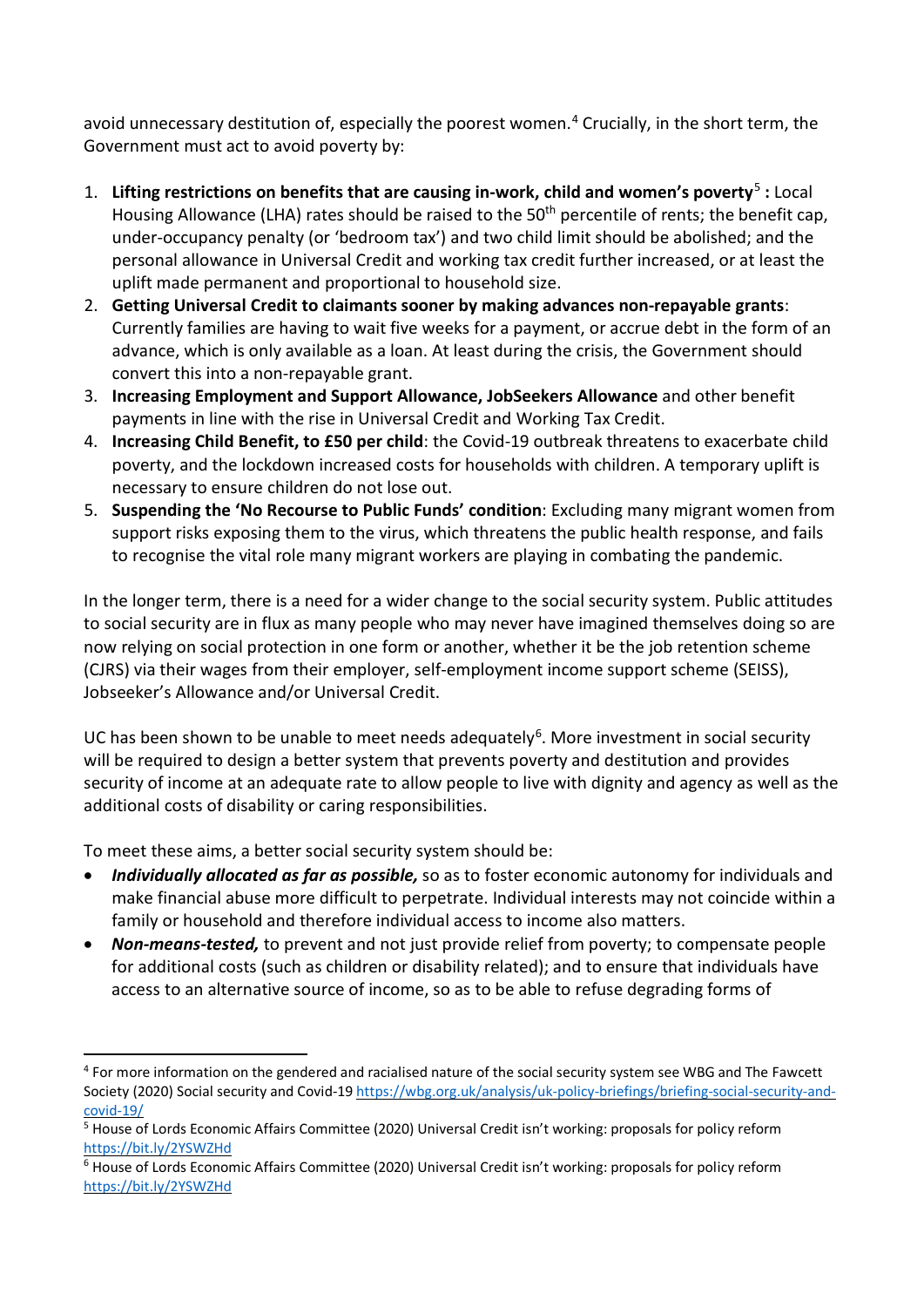employment. Some means testing will still be required, but autonomy ought to be prioritised here.

- *Encouraging the sharing of care,* so that the gendered division of labour is not exacerbated. No policy should rely on just one individual having to be the main carer or the main earner in a family.
- *Taking a life-course approach,* so that the benefits system does not impede movement into and out of different types of employment that suit people at different stages of their lives. It should recognise that many people, particularly women, have employment histories interrupted by caring breaks and ensure that this does not lead to poverty in old age.
- *Designed by and for users,* so that the decision-making process on future reforms includes the views and voices of users, as well as those of other experts. This also includes adhering to the spirit of international obligations such as the UN Conventions on the rights of the child, disabled people and women.
- Assessed by equality analysis at every stage as an integral part of the policy-making process<sup>[7](#page-4-0)</sup>, in other words when policies are designed, implemented and revised.
- *Part of a holistic review of social security, tax and public services, because people need public* services as well as income. Social security works in combination with other parts of the social protection system, including housing and health, social and child care, and needs to be evaluated as part of that system as a whole and the taxation system that funds it, including for its equality impact.

Refinancing the Department for Work and Pensions to reform the system will have a positive impact on gender equality for a number of reasons:

- 1. In the UK, women on average continue to earn less than men. This is cause and consequence of the fact that women continue to take on responsibility for more unpaid care work than men– of children, and older or disabled people - leaving them with less time for paid work across a lifetime. This means that, on average, women are more likely to rely on social security and receive more of their individual and household income from the social security system than men.
- 2. There are also many women who cannot do paid work due to sickness, disability or caring responsibilities: women are the majority of disabled people and those caring for disabled people<sup>[8](#page-4-1)</sup>. A social security system that provides for these women is vital to recognise their humanity and wider contributions to society going beyond paid employment.
- 3. Social security also has a vital role in securing economic independence for all women. Economic *dependence* makes women more vulnerable to domestic and sexual abuse and violence since they may be unable to leave abusive relationships, households or contexts due to financial constraints. And more generally, economic dependence can undermine autonomy and equality in relationships.

Children are often poor because their mothers are poor. The design of this system would be an investment in the future of economic and social wellbeing. Spending on it has long-term

<span id="page-4-0"></span> $7$  WBG (2018) Inquiry into Enforcement of the Equality Act, Response from the UK Women's Budget Group <https://bit.ly/2ECtW3L>

<span id="page-4-1"></span><sup>8</sup> WBG (2018) Disabled women and austerity<https://bit.ly/3503OdA>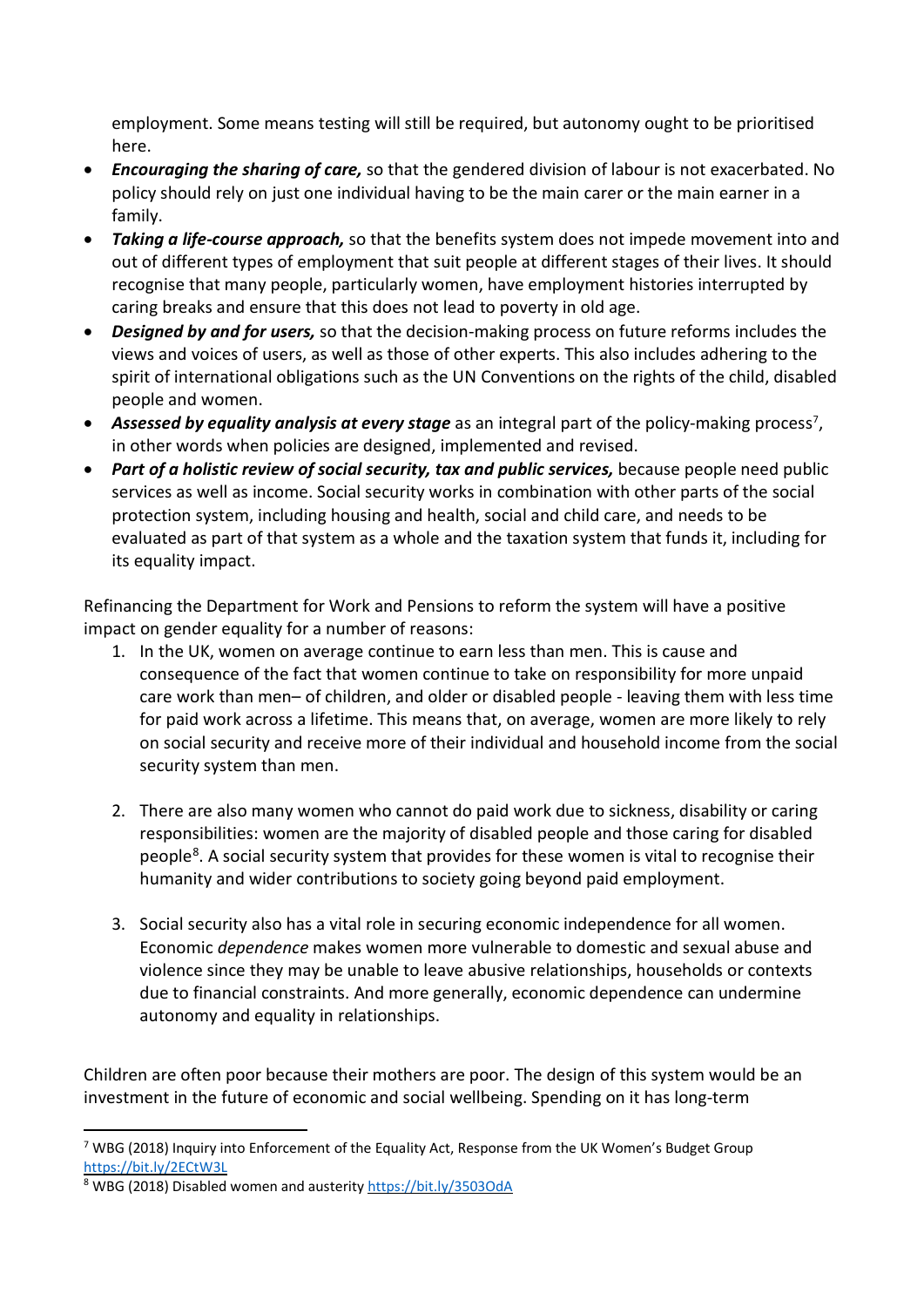implications. For example, children living in poverty are less likely to stay in education, and more likely to have physical and mental health problems and reduced healthy life expectancy. The financial costs of child poverty in Britain were estimated to be £25 billion in 2008, with roughly half of these costs the effects on GDP of the diminished productivity of adults who had lived in poverty as a child, and the other half the cost of public spending on the services<sup>[9](#page-5-0)</sup> dealing with the more short- and medium-term consequences of child poverty<sup>[10](#page-5-1)</sup>.

### **Paying for coronavirus**

Clearly these and other investments to pay for and recover from coronavirus will cost the Treasury. They are worthwhile investments which generate long term benefit for the economy as a whole and bring in some cases (as for childcare above) pay in large part for themselves. In the short term, low interest rates and a need to stimulate demand make borrowing the best to way to pay for the measures take to combat the pandemic and the substantial investment required for the recovery programme.

In the long run, revenue for a greener fairer economy should be generated using progressive taxation which redistributes income and wealth, including between women and men. Such a fairer tax system would close tax loopholes, redistribute wealth between women and men and, hold transnational corporations to account for practices that exploit people and planet. Tax reforms should include: a fossil fuels tax for corporations, a financial transaction tax and reform of income and corporation tax in a more progressive direction.

Addressing wealth inequality in the UK must be a priority for this and current spending reviews. We therefore support the proposed reform of Capital Gains Tax to equalise tax on unearned income with earned income. Since men have significantly more unearned income than women, this would also help rectify wealth inequalities between women and men. At the same time the government should scrap Entrepreneurs Relief. IPPR estimate that this could raise £90bn over five years.[11](#page-5-2) This approach would reduce the current favourable tax status afforded to capital gains, which benefits men over women, and it would increase government resources to spend on public services.

Crucially, WBG recommends a review of the taxation and social security systems *together* after the recession  $^{12}$  $^{12}$  $^{12}$  and, along with Tax Justice UK $^{13}$  $^{13}$  $^{13}$ , recommends the following principles for gender-equal tax reform:

1. Reintroduce genuine independent taxation of income, by **abolishing the marriage allowance and the high-income child benefit tax charge**

<span id="page-5-0"></span><sup>&</sup>lt;sup>9</sup> These costs remain whether or not the requisite services are provided. Where services have been cut the direct cost to the state may have fallen, but the true cost of child poverty has not diminished. Rather, some of that cost is being shifted to those whose needs for help are not being met and, through failing to prevent more serious problems developing, is likely to result in more costs to the state in the future.

<span id="page-5-1"></span><sup>10</sup> Donald Hirsch, 2008, *Estimating the Cost of Child Poverty*, York: Joseph Rowntree Foundation; Blanden, J., Hansen, K. and Machin, S. (2008) *The GDP costs of the lost earning potential of adults who grew up in poverty,* York: JRF; Bramley, G. and Watkins, D. (2008) *The public service costs of child poverty*, York: JRF. 11 <https://www.ippr.org/files/2019-09/just-tax-sept19.pdf>

<span id="page-5-3"></span><span id="page-5-2"></span><sup>&</sup>lt;sup>12</sup> Himmelweit, S. and Bennett, F. (2020) Taxation and social securit[y https://wbg.org.uk/wp-](https://wbg.org.uk/wp-content/uploads/2020/03/tax-and-social-security-overview.pdf)

<span id="page-5-4"></span>[content/uploads/2020/03/tax-and-social-security-overview.pdf;](https://wbg.org.uk/wp-content/uploads/2020/03/tax-and-social-security-overview.pdf)<br><sup>13</sup> Palmer, R. (2020) Wealth, tax and gende[r https://wbg.org.uk/wp-content/uploads/2020/03/tax-and-social-security](https://wbg.org.uk/wp-content/uploads/2020/03/tax-and-social-security-overview.pdf)[overview.pdf](https://wbg.org.uk/wp-content/uploads/2020/03/tax-and-social-security-overview.pdf)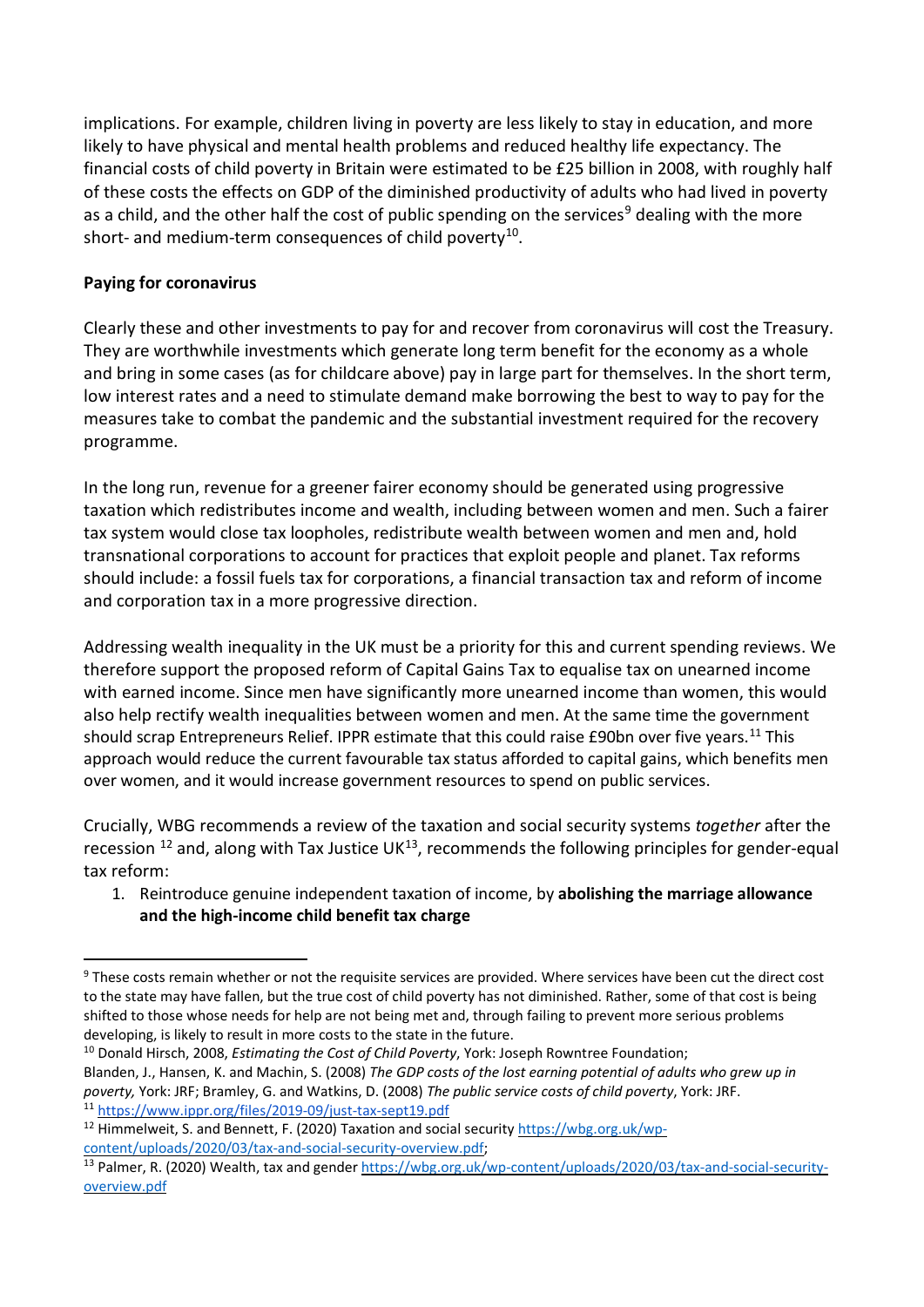- 2. Consider **abolishing the personal tax allowance to fund a small cash payment to all adults** which would not avoid the need to think about the amount and structure of other benefits
- 3. **Tax dividend income at the same rate as income from work and remove the separate dividend allowance.** IPPR estimate that this could raise £26bn over five years based on the current income tax schedule.<sup>[14](#page-6-0)</sup> This would reduce gender inequality in disposable incomes, as well as provide more resources to spend on public services.
- 4. **Introduce a financial transaction tax to capture a broader range of transactions**. Estimates from the former head of derivatives trading at the London Stock Exchange are that this could raise £6.8bn a year and help to stabilise the economic system.<sup>[15](#page-6-1)</sup> This would benefit women as it would provide more resources for government spending and help reduce the current low tax approach to share transactions.
- 5. **Turn inheritance tax into a progressive tax on lifetime gifts taxed at income tax rates and limit reliefs**. This would help change the perspective of inheritance tax into one that was levied on lucky recipients, as opposed to someone who has just died. Such a tax would close off avenues for avoidance and would allow lower rates for basic rate taxpayers, making it harder to argue that inheritance tax is swingeing in its level. This approach would also have the effect of encouraging estates to be distributed among a larger number and less wealthy beneficiaries, and thus helping to disincentivise the remaining gender bias in current practices.<sup>[16](#page-6-2)</sup> The Resolution Foundation estimate that this change could raise  $£4.8$ bn a year.<sup>[17](#page-6-3)</sup>
- 6. Replace council tax with a **proportional property tax levied on the property owner**, and **once this has been implemented, scrap stamp duty**. Replacing these two taxes with a proportional property tax would be more progressive and would bring in much needed revenues for cashstrapped local authorities. The Resolution Foundation estimate that this could raise £4.2bn a year.[18](#page-6-4) It would be important to ensure that the new system didn't disadvantage women, for example by not penalising lone parents or single pensioners, who are most likely to be women.
- 7. Reverse some of the recent cuts to corporation tax and **bring the rate back up to 24%**, which HMRC estimates could raise  $£12$ bn a year.<sup>19</sup> In addition, the current approach to taxing multinational companies should be replaced with a **unitary system of taxation** where the profits allocated to the UK are based on a formula using UK sales, staff and assets. This would close down options for avoidance and create a simpler system to implement. Economists estimate that this could raise a further  $£6$ bn a year.<sup>[20](#page-6-6)</sup>

### **Levelling up local government**

Local government is often best placed to support the needs of people, especially during the coronavirus pandemic when local authorities have had demands and duties increased. Women especially rely on local government as they provide vital services and social infrastructure to redistribute unpaid care work and support survivors/victims of domestic abuse. Both proximity and familiarity with local needs make local government best placed to promote growth and productivity.

<span id="page-6-0"></span><sup>14</sup> <https://www.ippr.org/files/2019-11/reforming-the-taxation-of-dividends-nov19.pdf>

<span id="page-6-1"></span><sup>15</sup> <https://progressiveeconomyforum.com/events/making-the-uk-a-citadel-of-long-term-finance/>

<span id="page-6-2"></span><sup>16</sup> <https://drive.google.com/file/d/0B9LeBPRS-xnoM3R4WVJSZjlMMFhNRjZSZUxRdjZfWUpFdmVv/view>

<span id="page-6-3"></span><sup>17</sup> <https://www.resolutionfoundation.org/app/uploads/2018/05/IC-inheritance-tax.pdf>

<span id="page-6-4"></span><sup>18</sup> <https://www.resolutionfoundation.org/app/uploads/2018/03/Council-tax-IC.pdf>

<span id="page-6-5"></span><sup>1</sup>[9https://assets.publishing.service.gov.uk/government/uploads/system/uploads/attachment\\_data/file/797042/190424](https://assets.publishing.service.gov.uk/government/uploads/system/uploads/attachment_data/file/797042/190424_SS19_Direct_effects_of_illustrative_tax_changes_BULLETIN_FINAL.pdf) SS19 Direct effects of illustrative tax changes BULLETIN FINAL.pdf

<span id="page-6-6"></span><sup>20</sup> [https://publicservices.international/resources/publications/taxing-multinationals-a-new](https://publicservices.international/resources/publications/taxing-multinationals-a-new-approach?id=10364&lang=en)[approach?id=10364&lang=en](https://publicservices.international/resources/publications/taxing-multinationals-a-new-approach?id=10364&lang=en)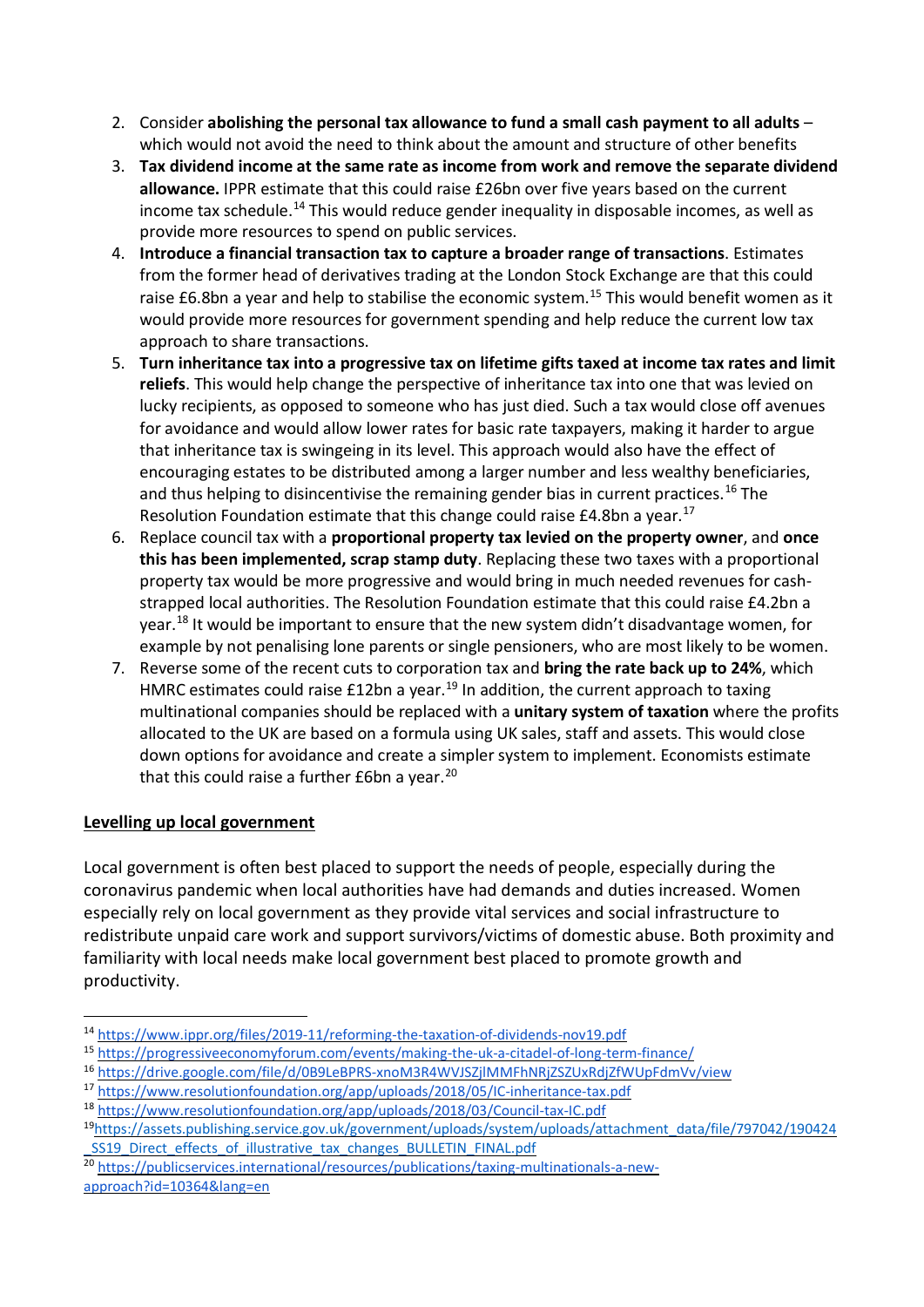The Government was quick to increase funding to local authorities to respond to the coronavirus pandemic but this is negligible compared with the funding cut since 2010. Central government funding for local authorities fell by over 49% between 2010/11 and 2017/18 $^{21}$  $^{21}$  $^{21}$  with councils in the most deprived areas suffering the greatest cuts. As local authorities become increasingly responsible for communicating local lockdown measures, it is vital that they refinanced so that their responsibility is paired with adequate resource.

This means moving away from plans to make local authority funding entirely dependent on **locally raised revenue (council tax and business rates-based funding) and towards more centralised grants** to ensure funding is distributed based on need not dependent on local affluence.

Local government funding needs to be urgently restored to a level which **enables councils to meet their statutory obligations as well as providing the preventative, non-statutory services which are vital to the wellbeing of women, children and those in need of care**. Adequate funding should come from central government to ensure that local authorities in poorer areas, often with a higher need for services, have the funding that they need.<sup>[22](#page-7-1)</sup>

#### **Violence Against Women and Girls (VAWG)**

The coronavirus lockdown highlighted the problem of domestic abuse and the desperate funding situation for many women's refuges and services<sup>[23](#page-7-2)</sup>, especially those run by and for Black, Asian, ethnic minority and migrant women. The new Domestic Abuse Bill estimates the economic and social costs of domestic abuse to society to be £66 billion annually,  $^{24}$  $^{24}$  $^{24}$  even before coronavirus. The current piecemeal approach to funding for domestic abuse and VAWG services more generally is not working and is not cost effective.

Home Office research published last year estimated the economic and social cost of domestic abuse alone at £66bn every year, with direct costs to the exchequer totaling over £5 billion annually – including £2.3 billion in health services, £1.3 billion in police costs, £550 million in housing costs, £476 million in criminal and civil legal costs, and £724 million for services for victims; and a staggering £14bn in lost working days. Costings are under-developed for sexual violence and abuse, but one Home Office assessment looking at the costs of rape and sexual offences to society and the victim, estimated the cost of rape and other sexual offences to the UK would be £12.2 billion per year.[25](#page-7-4) In contrast to this high cost, NHS cost savings alone from VAWG organisations amounts to over £357 million per year.[26](#page-7-5)

<span id="page-7-1"></span><span id="page-7-0"></span><sup>&</sup>lt;sup>21</sup> WBG (March 2019) *Triple whammy: The impact of local government cuts on women* [\(https://bit.ly/2GWnRP4\)](https://bit.ly/2GWnRP4)<br><sup>22</sup> See WBG report for further discussion and recommendations: WBG (March 2019) *Triple whammy: The impact of l* 

<span id="page-7-2"></span><sup>&</sup>lt;sup>23</sup> See WBG (2018) Life changing and lifesaving: funding for the women's secto[r https://wbg.org.uk/analysis/life](https://wbg.org.uk/analysis/life-changing-life-saving-funding-for-the-womens-sector-2/)[changing-life-saving-funding-for-the-womens-sector-2/](https://wbg.org.uk/analysis/life-changing-life-saving-funding-for-the-womens-sector-2/)

<span id="page-7-3"></span><sup>24</sup> UK Government (January 2019) *Transforming the Response to Domestic Abuse: Consultation Response and Draft Bill* [\(https://bit.ly/2sH4AI5\)](https://bit.ly/2sH4AI5)<br><sup>25</sup> https://assets.publishing.service.gov.uk/government/uploads/system/uploads/attachment\_data/file/732110/the-economic-and-

<span id="page-7-4"></span>social-costs-of-crime-horr99.pdf

<span id="page-7-5"></span><sup>&</sup>lt;sup>26</sup> This is a conservative estimate, cited from "Value of the Women's Voluntary and Community Sector Delivering Health Services" 2017.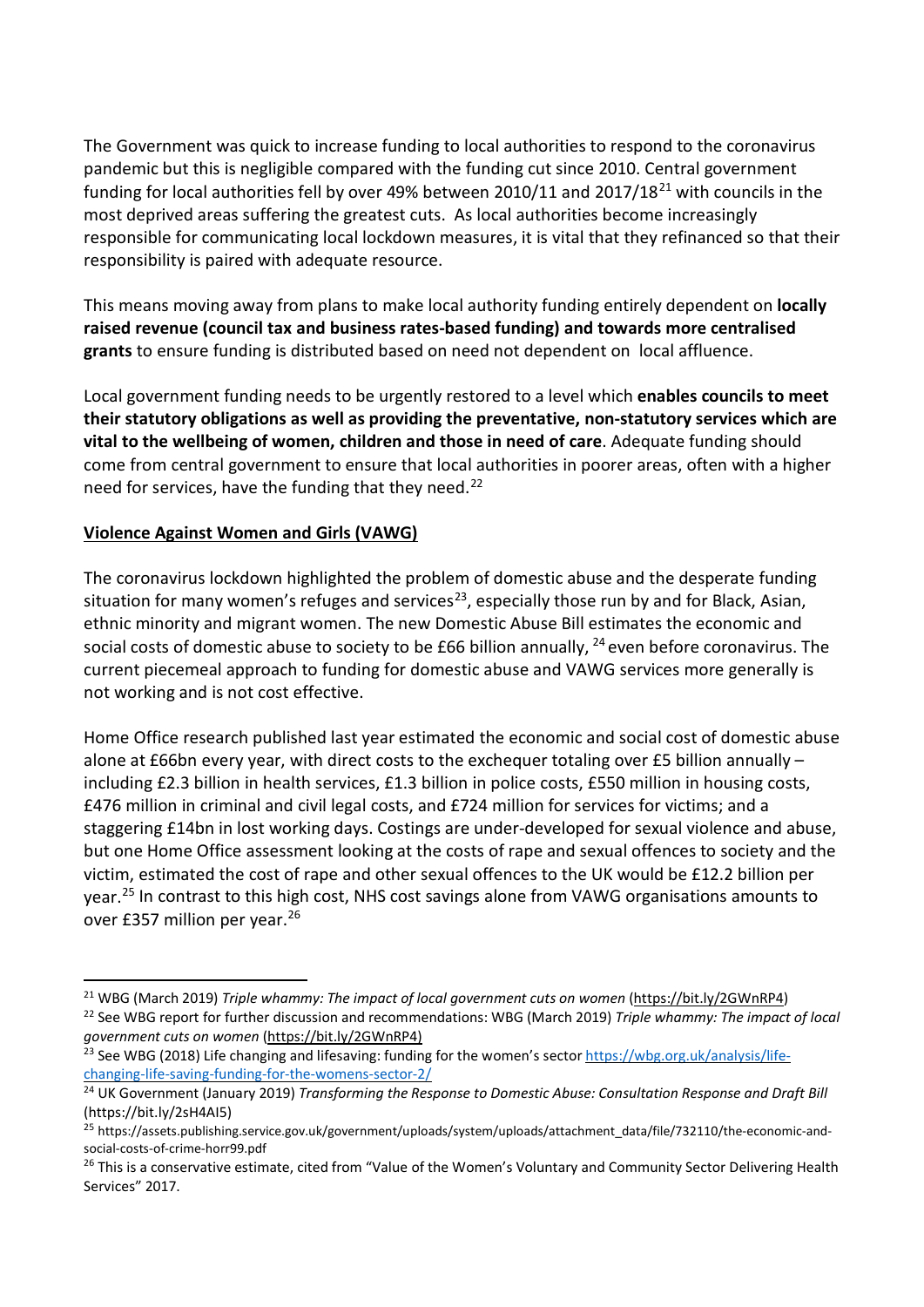The UK Women's Budget Group supports the call from the Violence Against Women and Girls (VAWG) sector that, in addition to the £2.2bn that has been estimated as necessary to tackle domestic abuse alone in this spending period (Safe Lives, 2020), further spending pledges are needed of at least £102.7m<sup>[27](#page-8-0)</sup> annually to ensure specialist sexual violence and abuse services are available for victim and survivors; and £57m annually to ensure that the existing highly specialist support services for Black and minority ethnic (BME) women are sustainable.

### **Women and the criminal justice system**

In addition, WBG endorses the submission made by Women in Prison focusing on the need to provide sustainable funding to women's centres for women involved in the criminal justice system. These have been proven to be by far the most cost-effective alternative to custody for women<sup>[28](#page-8-1)</sup>. We recommend a model of matched funding in which central and local government share the costs of delivering the objectives in the Government's Female Offender Strategy<sup>29</sup>.

#### **Cross-departmental planning**

Many of the issues affecting women's lives stretch across different government departments (such as those relating to health and social care, Brexit or violence against women and girls). Similarly, while government departments are responsible for specific areas of policy, action taken by one department can impact upon others. Cuts to spending on social care has increased pressures on the NHS. Cuts to funding for NHS mental health services may increase pressure on other public services such as the police<sup>[30](#page-8-3)</sup>, and so savings made by one department are often offset by increased costs elsewhere.

When it comes to setting funding and policy priorities, it would make sense then for these to stretch across government departments as well. Problems need to be tackled holistically, particularly when attempting to put preventative measures in place. As it stands, the current Spending Review process largely discourages departments from working together, preventing them from being able to look at spending overall and find the best opportunities for greater synergies. $31$ 

We support the recommendation made in the recent Institute for Government report; that the Treasury "look beyond individual departments and use the review as a chance to solve problems that extend across departmental boundaries".<sup>[32](#page-8-5)</sup> A focus on high-level strategy – aimed at identifying opportunities for departments to work together or share resources – should be fully reflected in decisions across government. Dealing with the consequences of Brexit is just one of the

<span id="page-8-2"></span><sup>29</sup> Ministry of Justice (2018) Female offender strategy

<span id="page-8-0"></span> $27$  £52 million is required annually to support accredited Rape Crisis member Centres. £107.2m is required to support all recipients of the Rape and Sexual Abuse Support Fund.

<span id="page-8-1"></span><sup>&</sup>lt;sup>28</sup> See Baroness Corston (2007) The Corston Report, Home Office

https://webarchive.nationalarchives.gov.uk/20180207155341/http://www.justice.gov.uk/publications/docs/corstonreportmarch-2007.pdf

[https://assets.publishing.service.gov.uk/government/uploads/system/uploads/attachment\\_data/file/719819/female](https://assets.publishing.service.gov.uk/government/uploads/system/uploads/attachment_data/file/719819/female-offender-strategy.pdf)[offender-strategy.pdf](https://assets.publishing.service.gov.uk/government/uploads/system/uploads/attachment_data/file/719819/female-offender-strategy.pdf)

<span id="page-8-3"></span><sup>&</sup>lt;sup>30</sup> The Guardian (27 January 2016) 'Mental health crisis takes huge and increasing share of police time' [\(https://bit.ly/2V0WTZM\)](https://bit.ly/2V0WTZM)

<span id="page-8-4"></span><sup>31</sup> Institute for Government (2018) *The 2019 Spending Review: How to run it well* [\(https://bit.ly/2p2pEHp\)](https://bit.ly/2p2pEHp)

<span id="page-8-5"></span><sup>32</sup> Institute for Government (2018) *The 2019 Spending Review: How to run it well* [\(https://bit.ly/2p2pEHp\)](https://bit.ly/2p2pEHp)